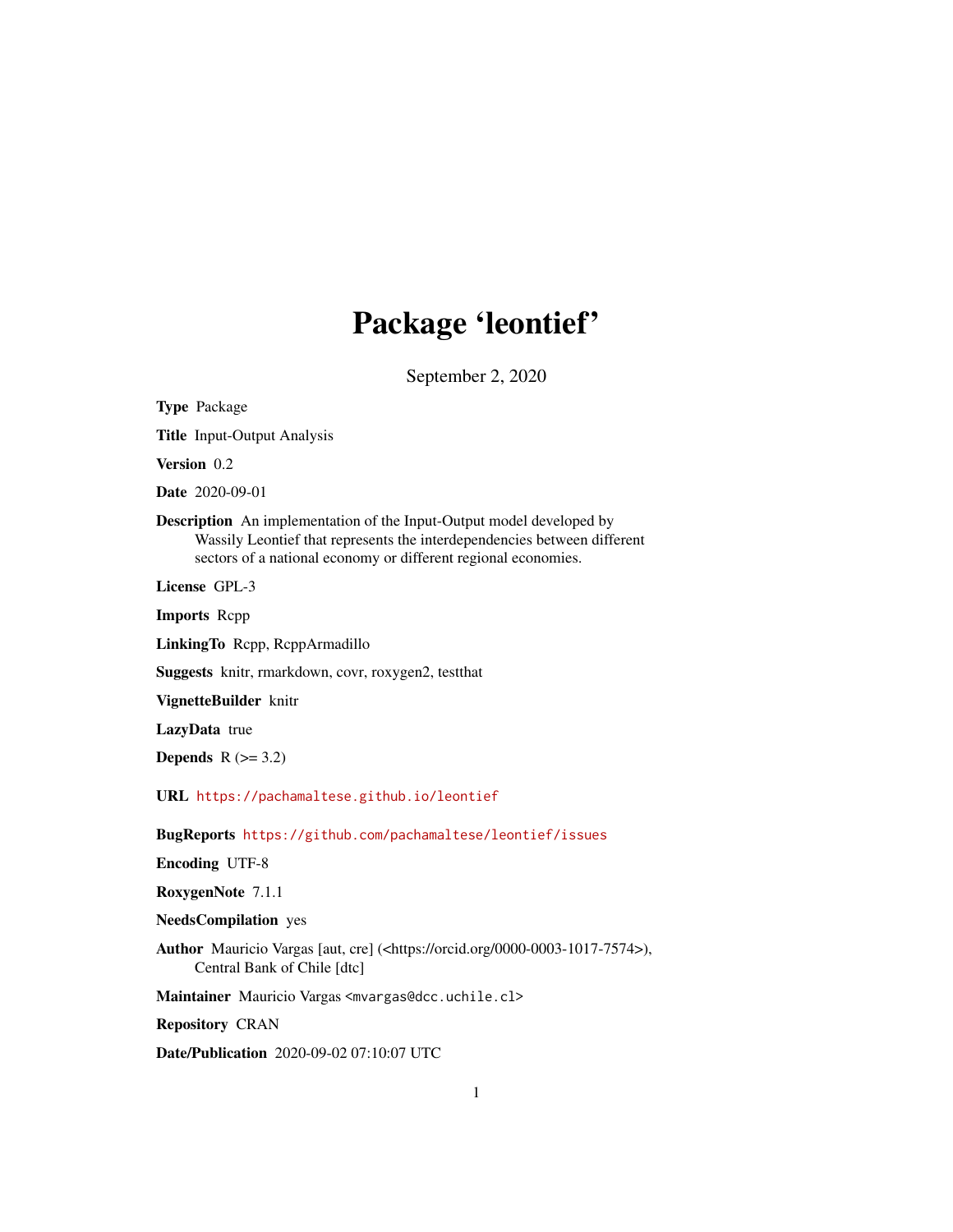## <span id="page-1-0"></span>R topics documented:

|       | $\overline{\phantom{0}}$ 5 |
|-------|----------------------------|
|       |                            |
|       |                            |
|       | -6                         |
|       |                            |
|       |                            |
|       |                            |
|       |                            |
|       |                            |
|       |                            |
|       |                            |
|       |                            |
|       |                            |
|       |                            |
| Index | 12                         |

augmented\_input\_requirement

*Augmented input requirement*

#### Description

Augmented input requirement

#### Usage

```
augmented_input_requirement(X, w, c, d)
```
#### Arguments

|              | transaction matrix           |
|--------------|------------------------------|
| W            | wage vector                  |
| $\mathsf{C}$ | household consumption vector |
|              | final demand vector          |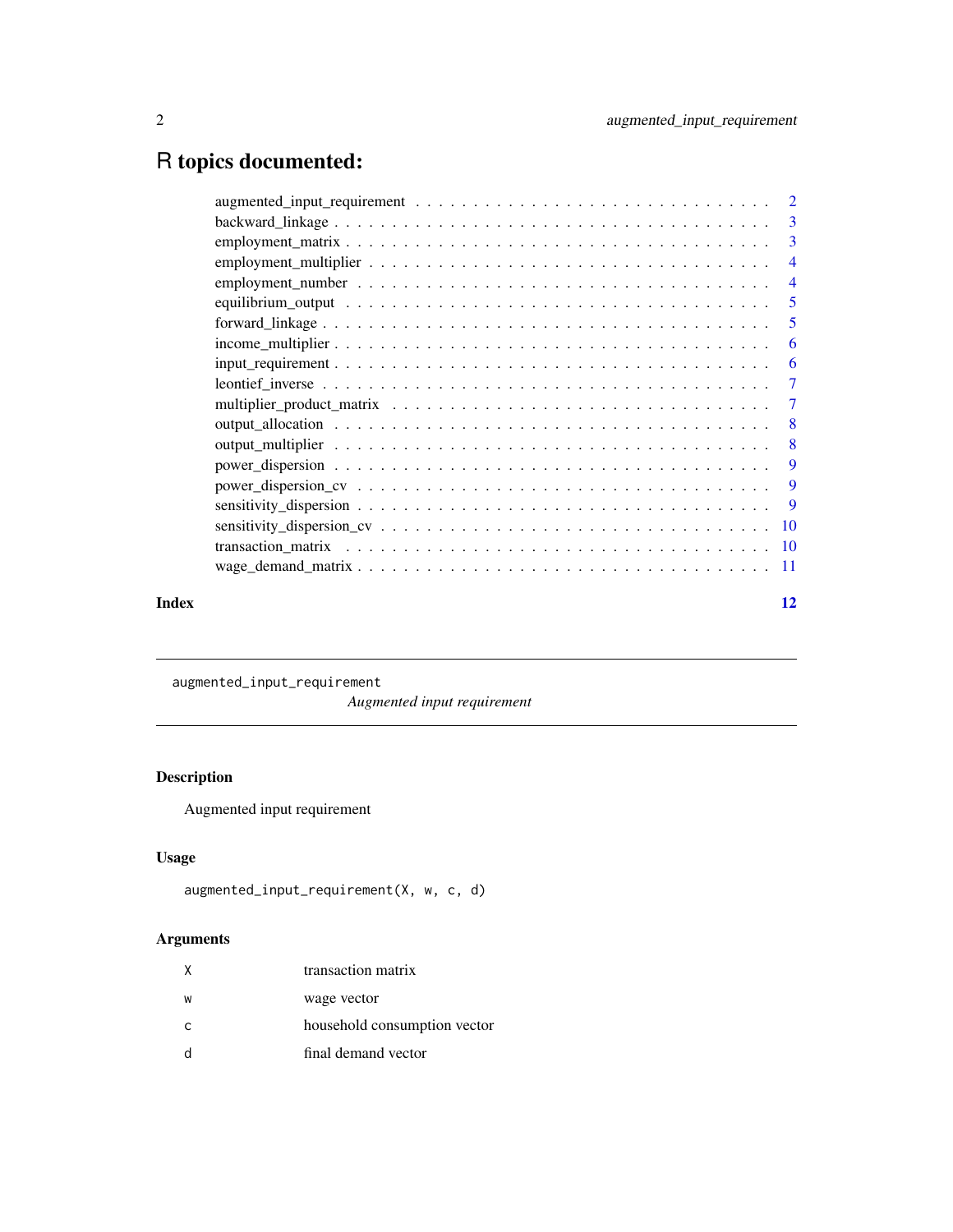#### <span id="page-2-0"></span>backward\_linkage 3

#### Examples

set.seed(200100)  $X \leq -$  matrix(rnorm(100), nrow = 10)  $w \leq rnorm(10)$  $c \le$ - rnorm $(10)$  $d \leq -rnorm(10)$ augmented\_input\_requirement(X,w,c,d)

backward\_linkage *Backward linkage*

#### Description

Backward linkage

#### Usage

backward\_linkage(A)

#### Arguments

A input requirement matrix

| employment_matrix | Employment matrix (2013 data) This matrix contains the employed      |
|-------------------|----------------------------------------------------------------------|
|                   | people by industry and the employment coefficient that is the number |
|                   | of people divided by the total final demand from the wage and demand |
|                   | <i>matrix.</i>                                                       |
|                   |                                                                      |

#### Description

Employment matrix (2013 data) This matrix contains the employed people by industry and the employment coefficient that is the number of people divided by the total final demand from the wage and demand matrix.

#### Usage

wage\_demand\_matrix

#### Format

A matrix with 12 rows and 2 columns

#### Author(s)

University of Bio-Bio, based on data from the National Bureau of Statistics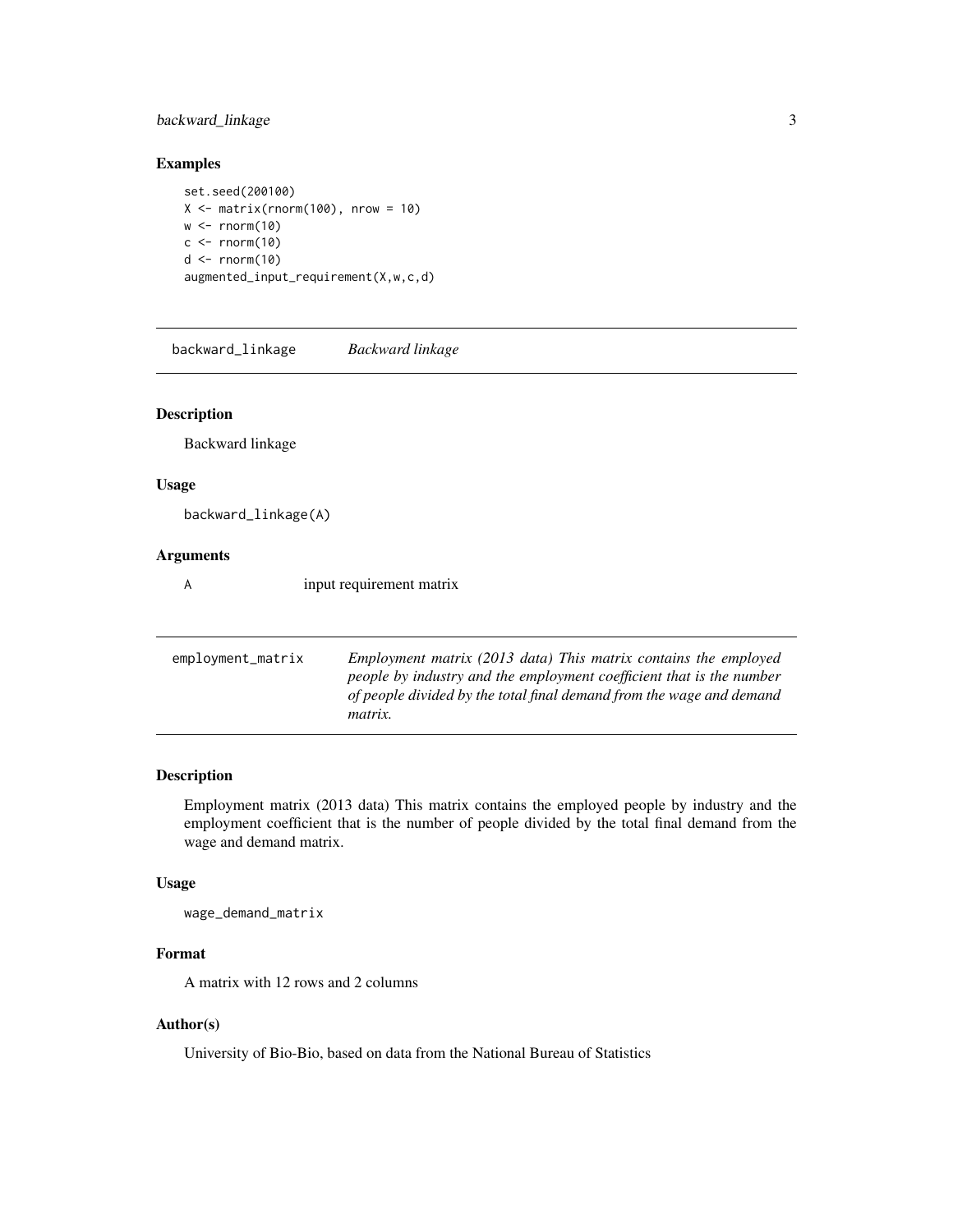#### <span id="page-3-0"></span>References

<http://revistas.ubiobio.cl/index.php/HHEE/article/download/3441/3473/>

employment\_multiplier *Employment multiplier*

#### Description

Employment multiplier

#### Usage

employment\_multiplier(L, e)

#### Arguments

| Leontief inverse matrix        |
|--------------------------------|
| employment coefficients vector |

employment\_number *Employment number*

#### Description

Employment number

#### Usage

```
employment_number(L, e, c)
```
#### Arguments

|   | Leontief inverse matrix        |
|---|--------------------------------|
| e | employment coefficients vector |
|   | change in final demand         |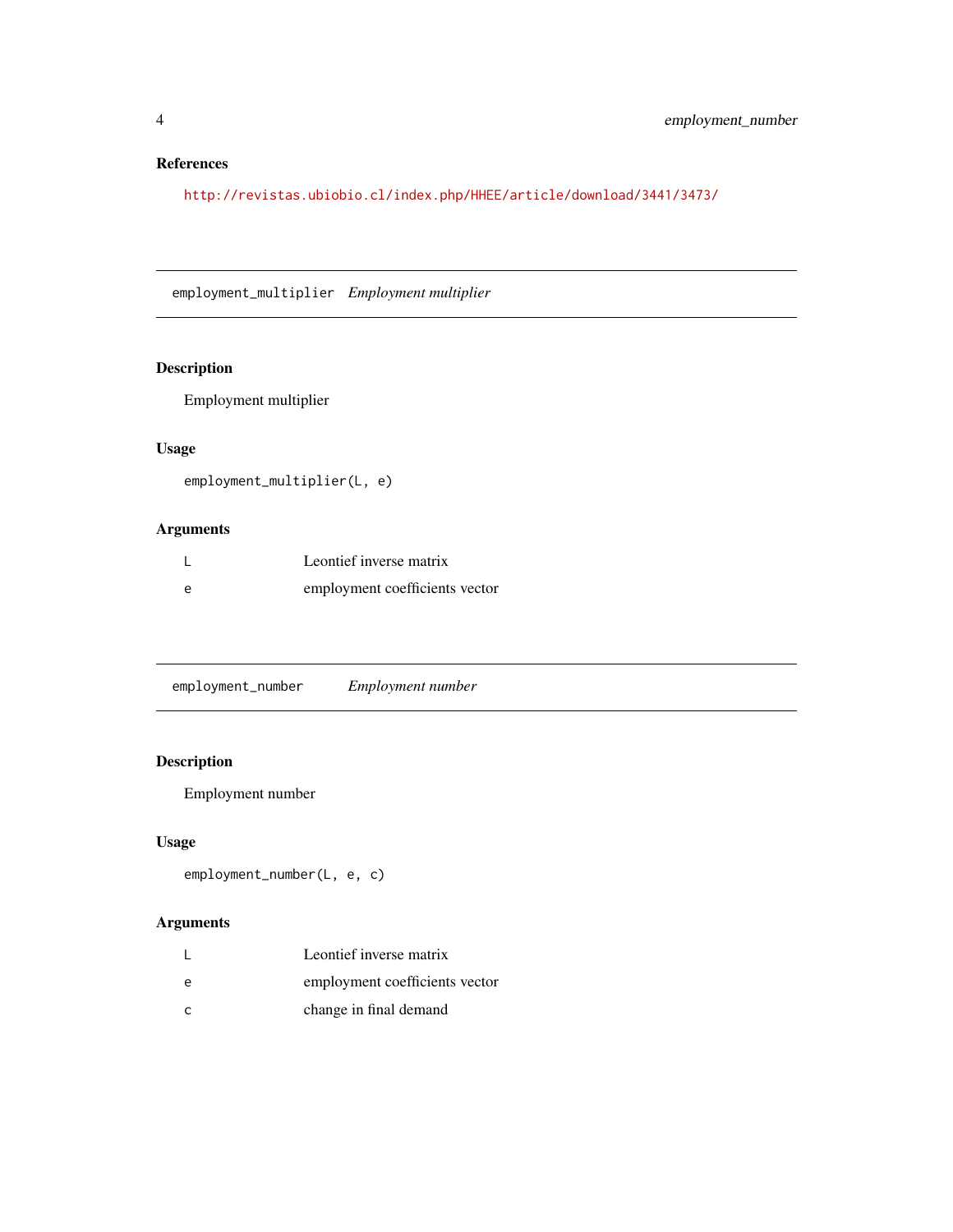<span id="page-4-0"></span>equilibrium\_output *Equilibrium output*

#### Description

Equilibrium output

#### Usage

equilibrium\_output(L, d)

#### Arguments

| Leontief inverse matrix |
|-------------------------|
| final demand vector     |

#### Examples

set.seed(200100)  $L \le$  matrix(rnorm(100), nrow = 10)  $d \leftarrow \text{norm}(10)$ equilibrium\_output(L,d)

forward\_linkage *Forward linkage*

#### Description

Forward linkage

#### Usage

forward\_linkage(A)

#### Arguments

A input requirement matrix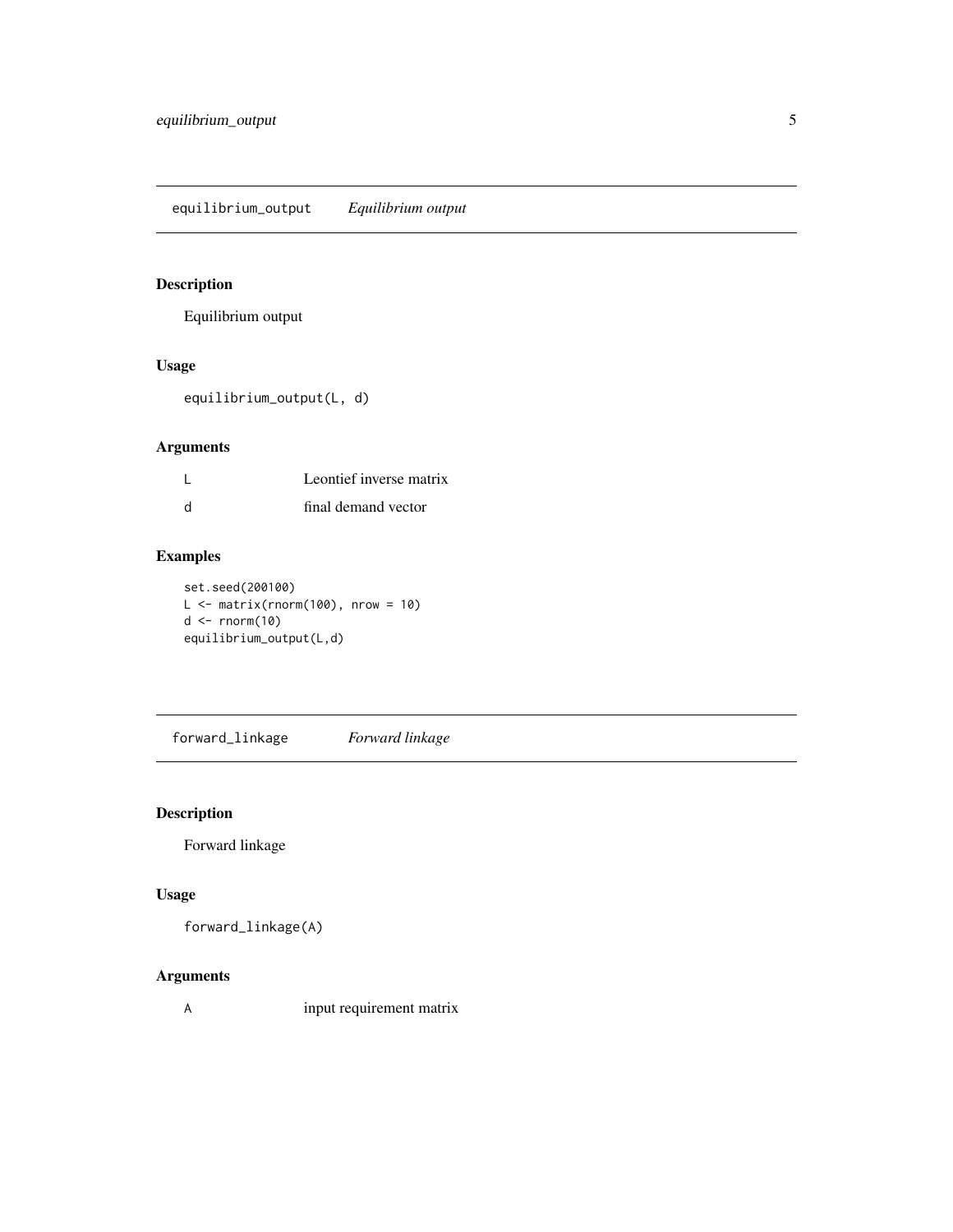<span id="page-5-0"></span>income\_multiplier *Income multiplier*

#### Description

Income multiplier

#### Usage

income\_multiplier(L, w)

#### Arguments

|    | Leontief inverse matrix |
|----|-------------------------|
| ้พ | wage vector             |

| input_requirement |  | Input requirement |
|-------------------|--|-------------------|
|-------------------|--|-------------------|

#### Description

Input requirement

#### Usage

input\_requirement(X, d)

#### Arguments

|    | transaction matrix  |
|----|---------------------|
| -d | final demand vector |

### Examples

```
set.seed(200100)
X \leftarrow matrix(rnorm(100), nrow = 10)d \leftarrow \text{norm}(10)input_requirement(X,d)
```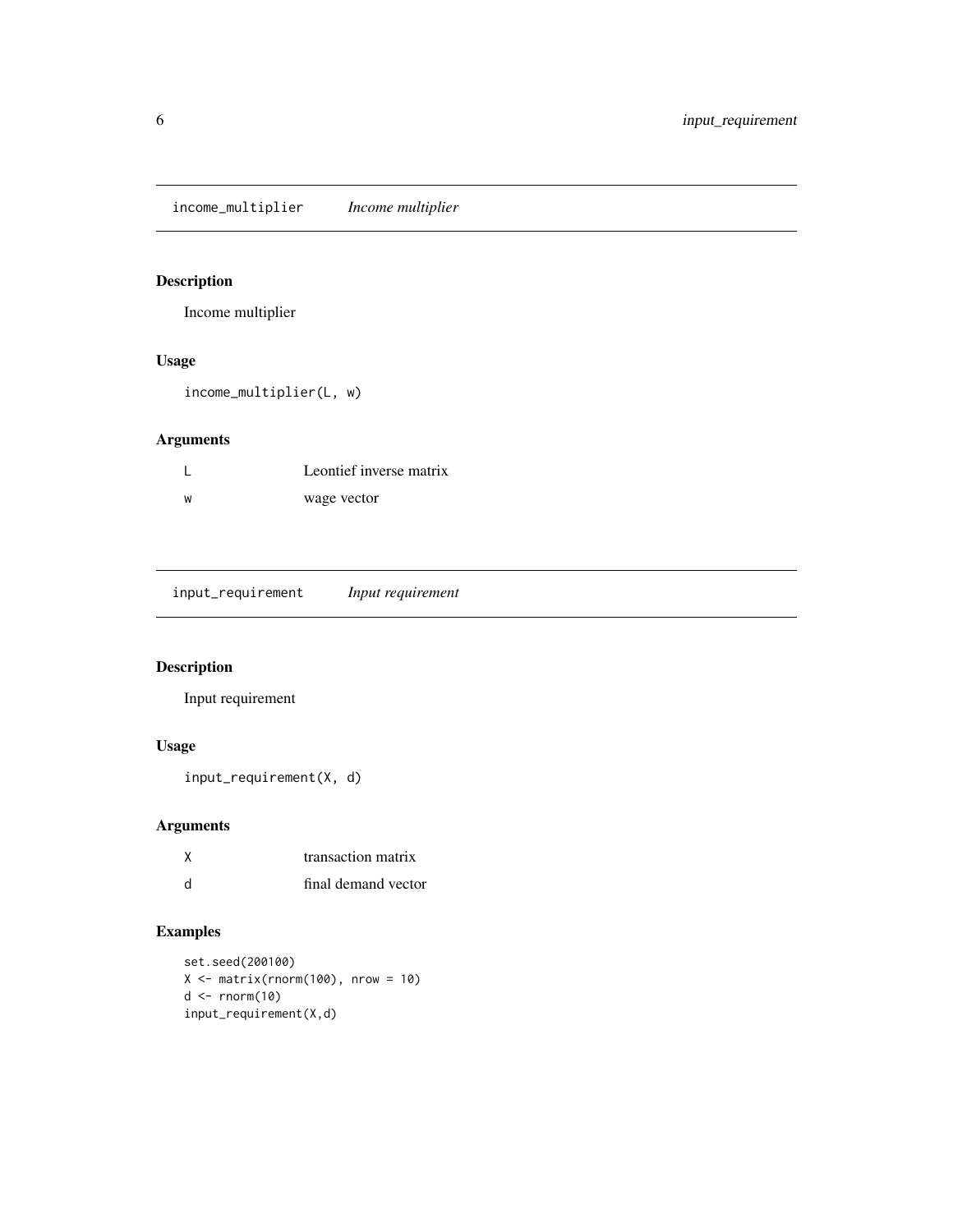<span id="page-6-0"></span>leontief\_inverse *Leontief inverse*

#### Description

Leontief inverse

#### Usage

leontief\_inverse(A)

#### Arguments

A input requirement matrix

#### Examples

```
set.seed(200100)
A \leftarrow matrix(rnorm(100), nrow = 10)leontief_inverse(A)
```
multiplier\_product\_matrix *Multiplier product matrix*

#### Description

Multiplier product matrix

#### Usage

multiplier\_product\_matrix(L)

#### Arguments

L Leontief inverse matrix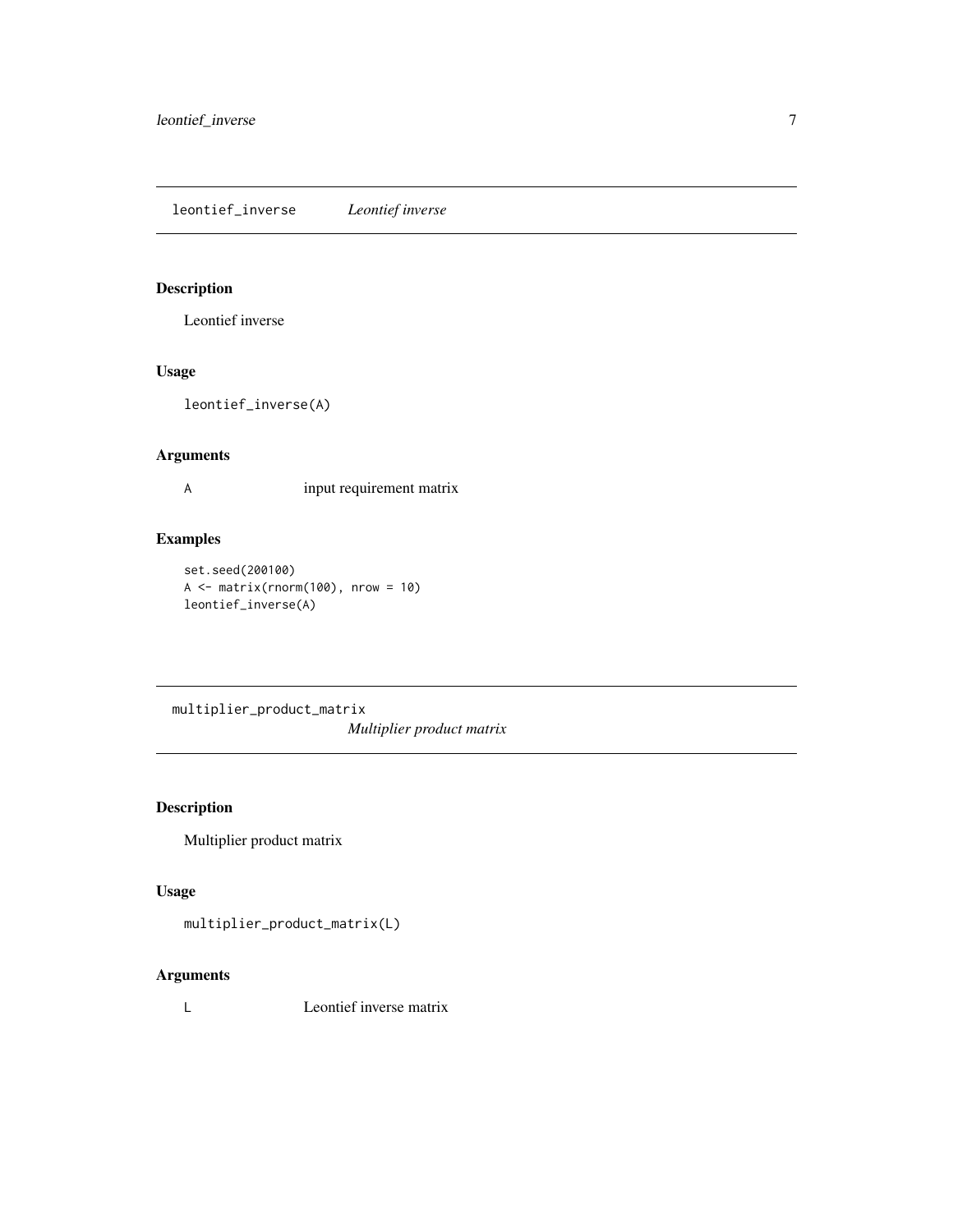<span id="page-7-0"></span>output\_allocation *Output allocation*

#### Description

Output allocation

#### Usage

output\_allocation(X, d)

#### Arguments

|     | transaction matrix  |
|-----|---------------------|
| - d | final demand vector |

#### Examples

set.seed(200100)  $X \leq -$  matrix(rnorm(100), nrow = 10)  $d \leftarrow \text{norm}(10)$ output\_allocation(X,d)

output\_multiplier *Output multiplier*

#### Description

Output multiplier

#### Usage

```
output_multiplier(L)
```
#### Arguments

L Leontief inverse matrix

#### Examples

```
set.seed(200100)
L \le matrix(rnorm(100), nrow = 10)
output_multiplier(L)
```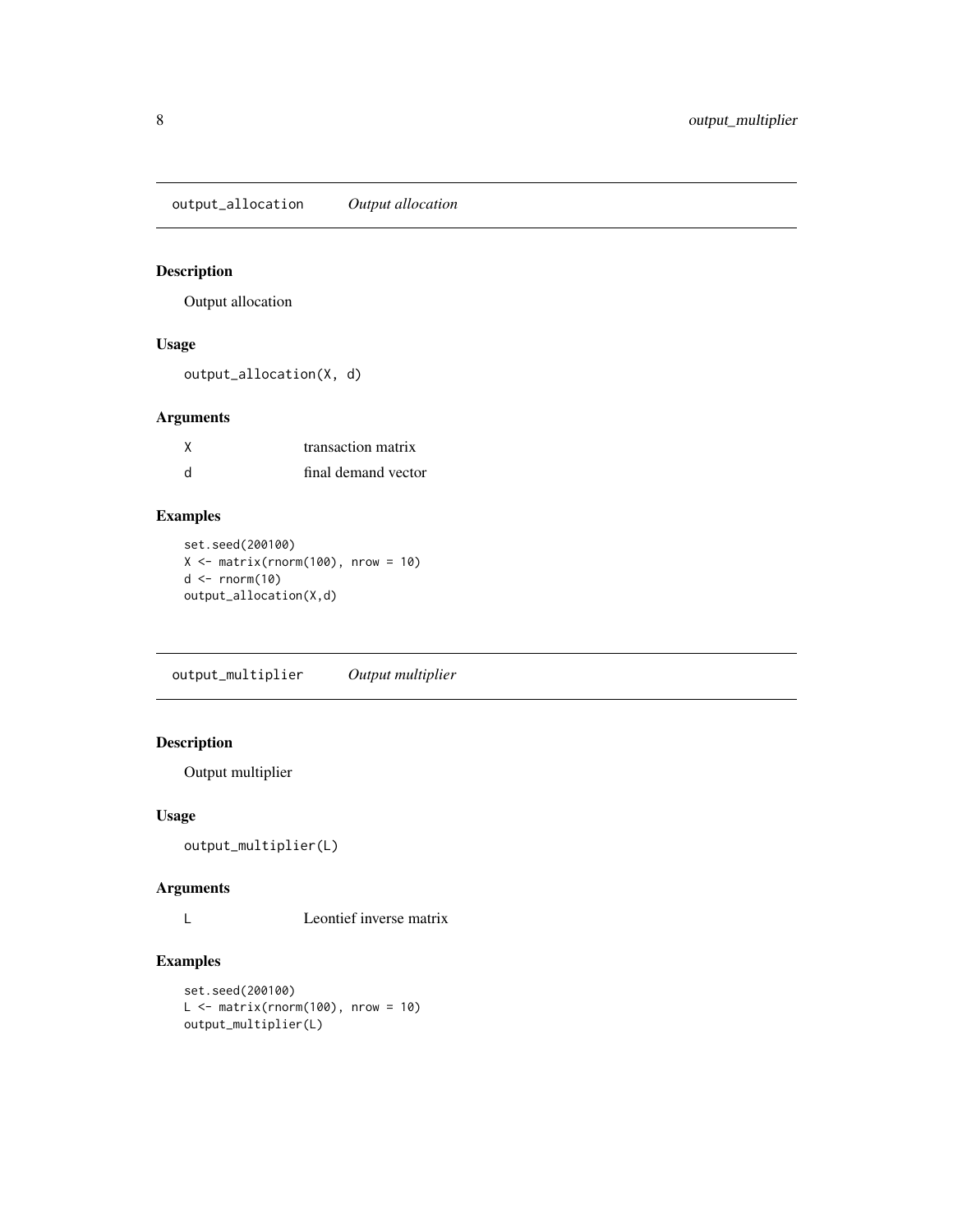<span id="page-8-0"></span>power\_dispersion *Power of dispersion*

#### Description

Power of dispersion

#### Usage

power\_dispersion(L)

#### Arguments

L Leontief inverse matrix

power\_dispersion\_cv *Power of dispersion coefficient of variation*

#### Description

Power of dispersion coefficient of variation

#### Usage

```
power_dispersion_cv(L)
```
#### Arguments

L Leontief inverse matrix

sensitivity\_dispersion

*Sensitivity of dispersion coefficient of variation*

#### Description

Sensitivity of dispersion coefficient of variation

#### Usage

sensitivity\_dispersion(L)

#### Arguments

L Leontief inverse matrix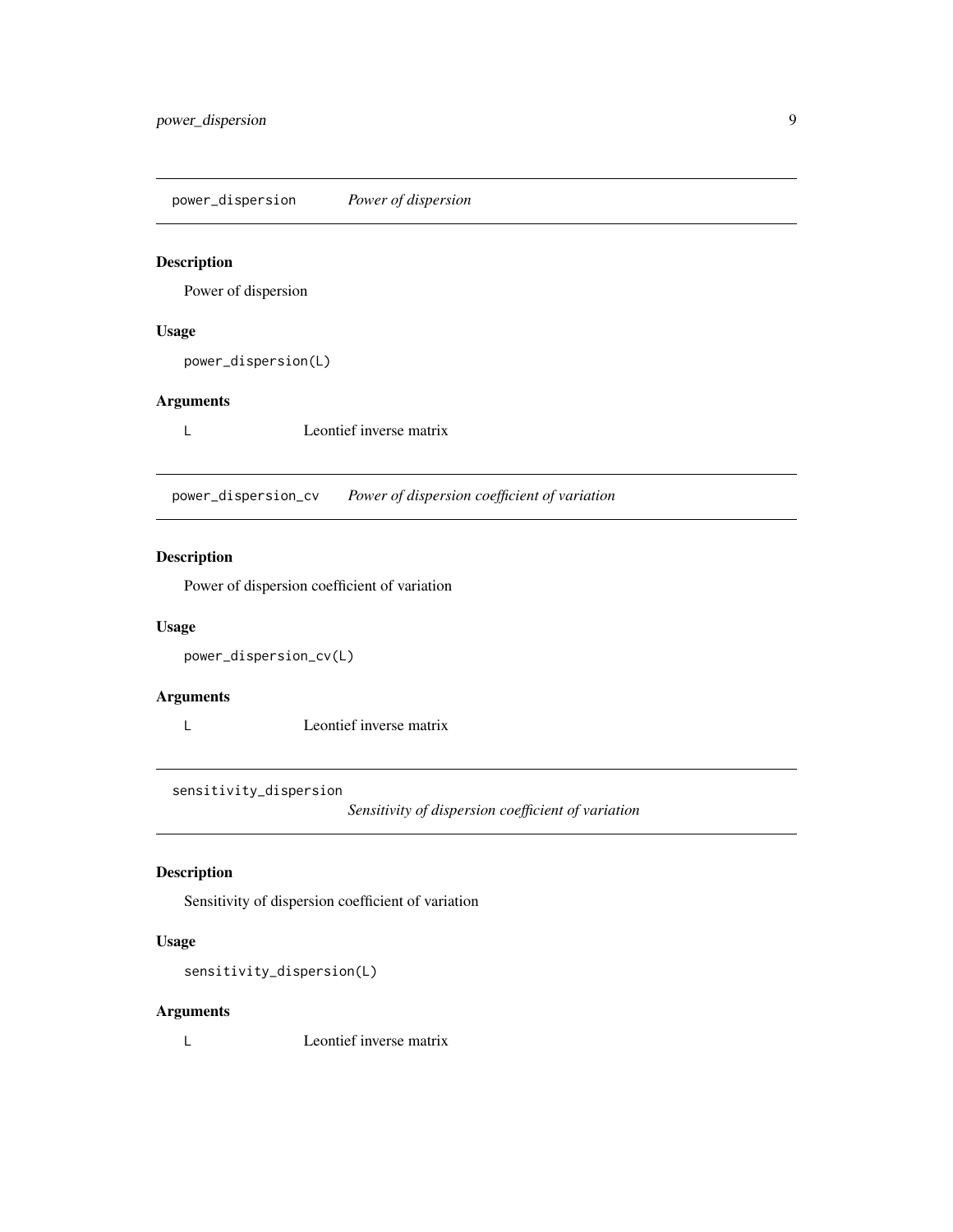```
sensitivity_dispersion_cv
```
*Sensititivy of dispersion coefficient of variation*

#### Description

Sensititivy of dispersion coefficient of variation

#### Usage

```
sensitivity_dispersion_cv(L)
```
#### Arguments

L Leontief inverse matrix

| transaction matrix | Transaction matrix (2013 data) This matrix contains the production of |
|--------------------|-----------------------------------------------------------------------|
|                    | the chilean economy divided into 12 industries. The measuring unit is |
|                    | CLP million of the year 2013                                          |

#### Description

Transaction matrix (2013 data) This matrix contains the production of the chilean economy divided into 12 industries. The measuring unit is CLP million of the year 2013

#### Usage

transaction\_matrix

#### Format

A matrix with 12 rows and 12 columns

#### Author(s)

Central Bank of Chile

#### References

<https://si3.bcentral.cl/estadisticas/Principal1/Excel/CCNN/cdr/excel.html>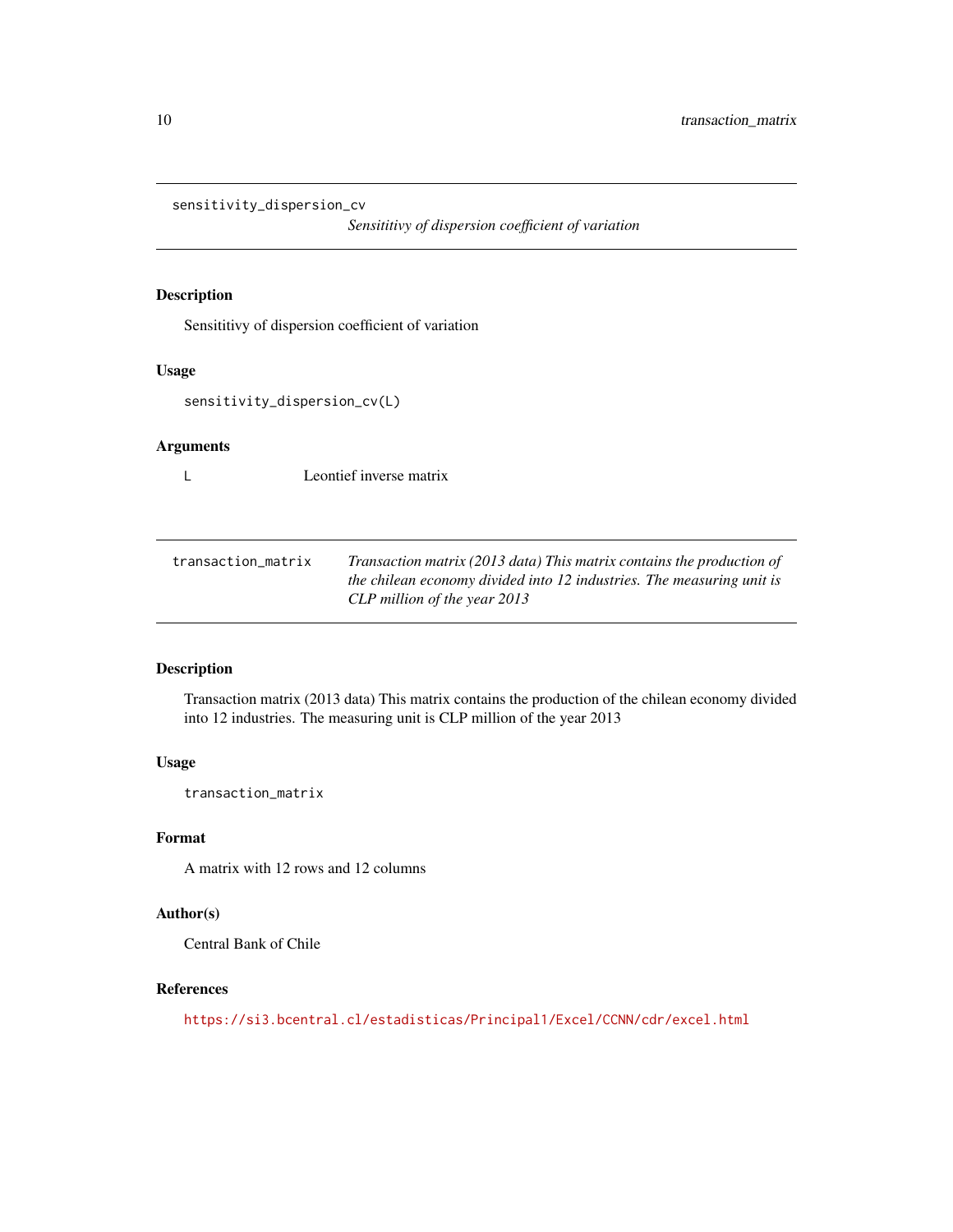<span id="page-10-0"></span>wage\_demand\_matrix *Wage and demand matrix (2013 data) This matrix contains the wage, intermediate demand and disaggregated final demand of the chilean economy divided into 12 industries. The final demand is given by components (household consumption, government consumption, etc.) and aggregated. The measuring unit is CLP million of the year 2013.*

#### Description

Wage and demand matrix (2013 data) This matrix contains the wage, intermediate demand and disaggregated final demand of the chilean economy divided into 12 industries. The final demand is given by components (household consumption, government consumption, etc.) and aggregated. The measuring unit is CLP million of the year 2013.

#### Usage

wage\_demand\_matrix

#### Format

A matrix with 12 rows and 9 columns

#### Author(s)

Central Bank of Chile

#### References

<https://si3.bcentral.cl/estadisticas/Principal1/Excel/CCNN/cdr/excel.html>